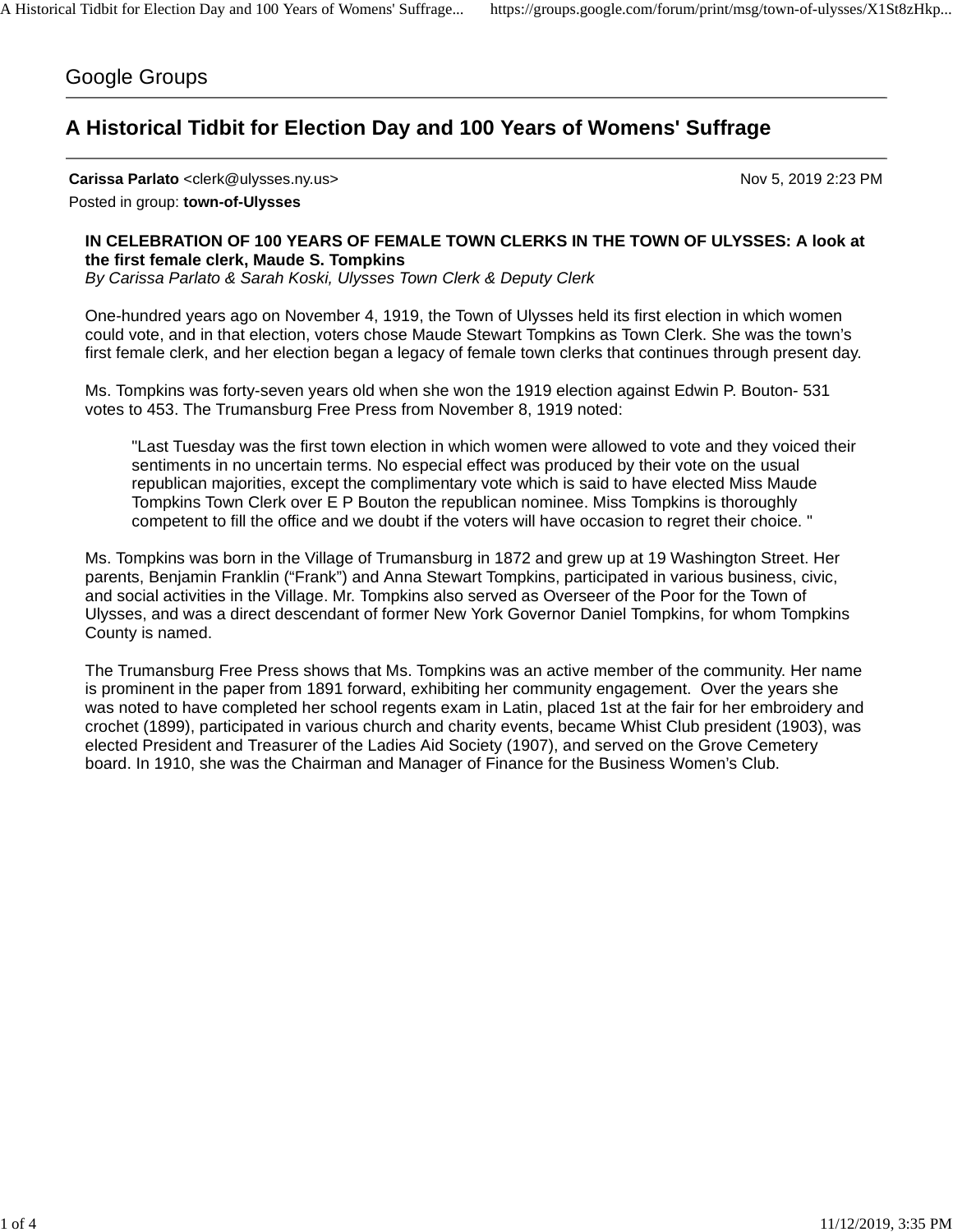

*1910 Women's Business Club Lunch -Town of Ulysses Historical Collection*

Ms. Tompkins started a job at the Post Office around 1903, under her future election opponent, Mr. Bouton. He promoted her to Deputy Postmaster in 1914, and it appears that she kept this job concurrently with her job as Town Clerk.

The photograph below from the Town of Ulysses Historical Collection shows the Trumansburg Post Office in 1911. Since Ms. Tompkins worked for the post office at that time, she is likely one of the two women pictured.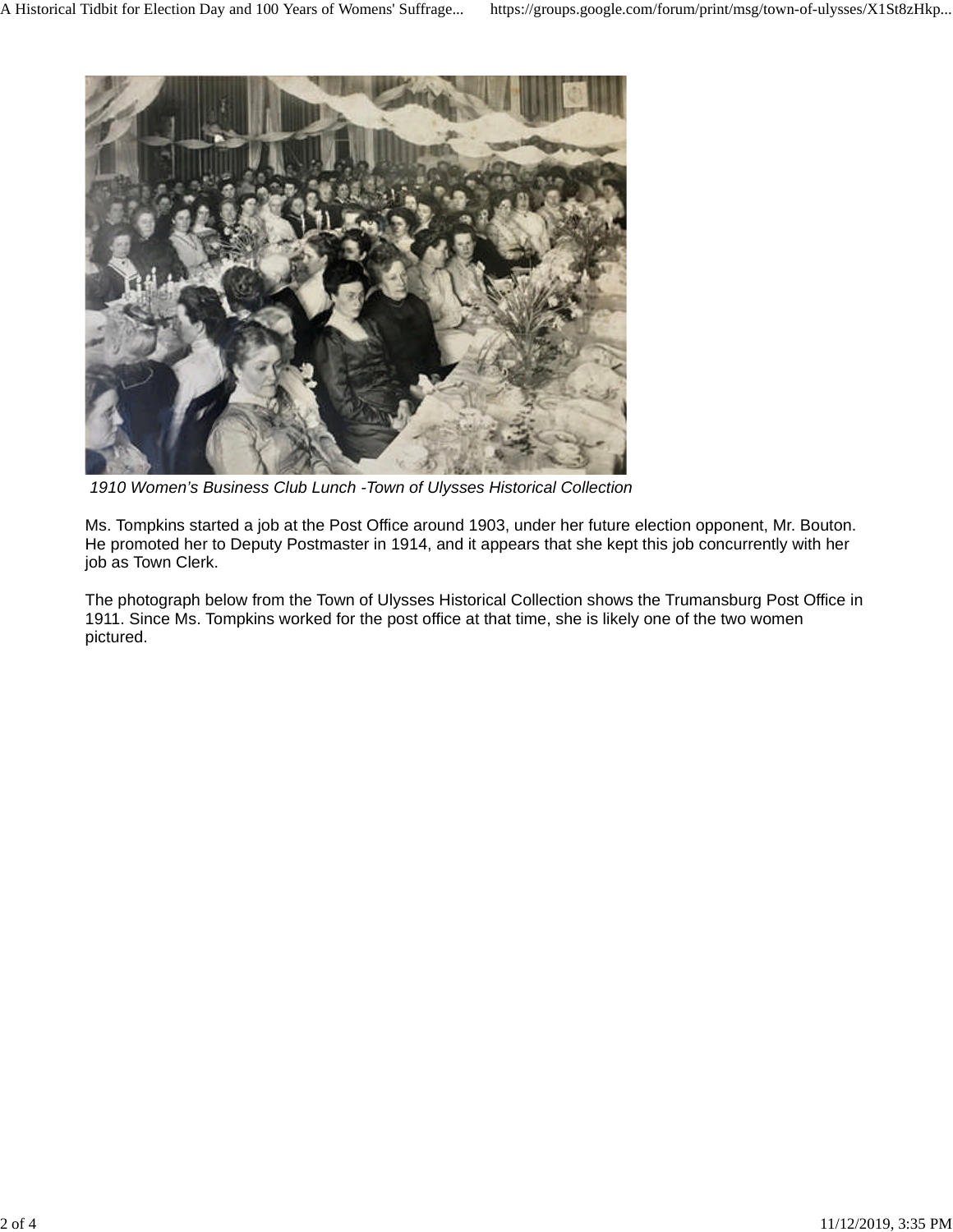

Apparently, the public was pleased with Ms. Tompkins' job as clerk—she won the 1921 election against Charles C. Taylor two years later. (At that time, Ulysses Town Clerk elections were held every two years, instead of the four-year election cycle today). After 1921, it does not appear that any men ever ran again for the seat. Ms. Tompkins ran unopposed for the next three elections and was, at least once, also nominated as the opposing party's candidate. She lost the 1929 election to Edith Updike after 10 years of service.

The Town of Ulysses minutes books bear her signature:<br>Stande of Torufking

After her tenure as Town Clerk, Maude Tompkins stayed active in the community, and her name continued to appear in the press. She was appointed registrar (of the town and/or village- it's unclear), completed her post as secretary for Grove Cemetery in 1931, sought assistance for a lost dog in 1933, celebrated her 68th birthday dinner in 1940, and passed away in 1943. Her obituary, however, does not mention her public service.